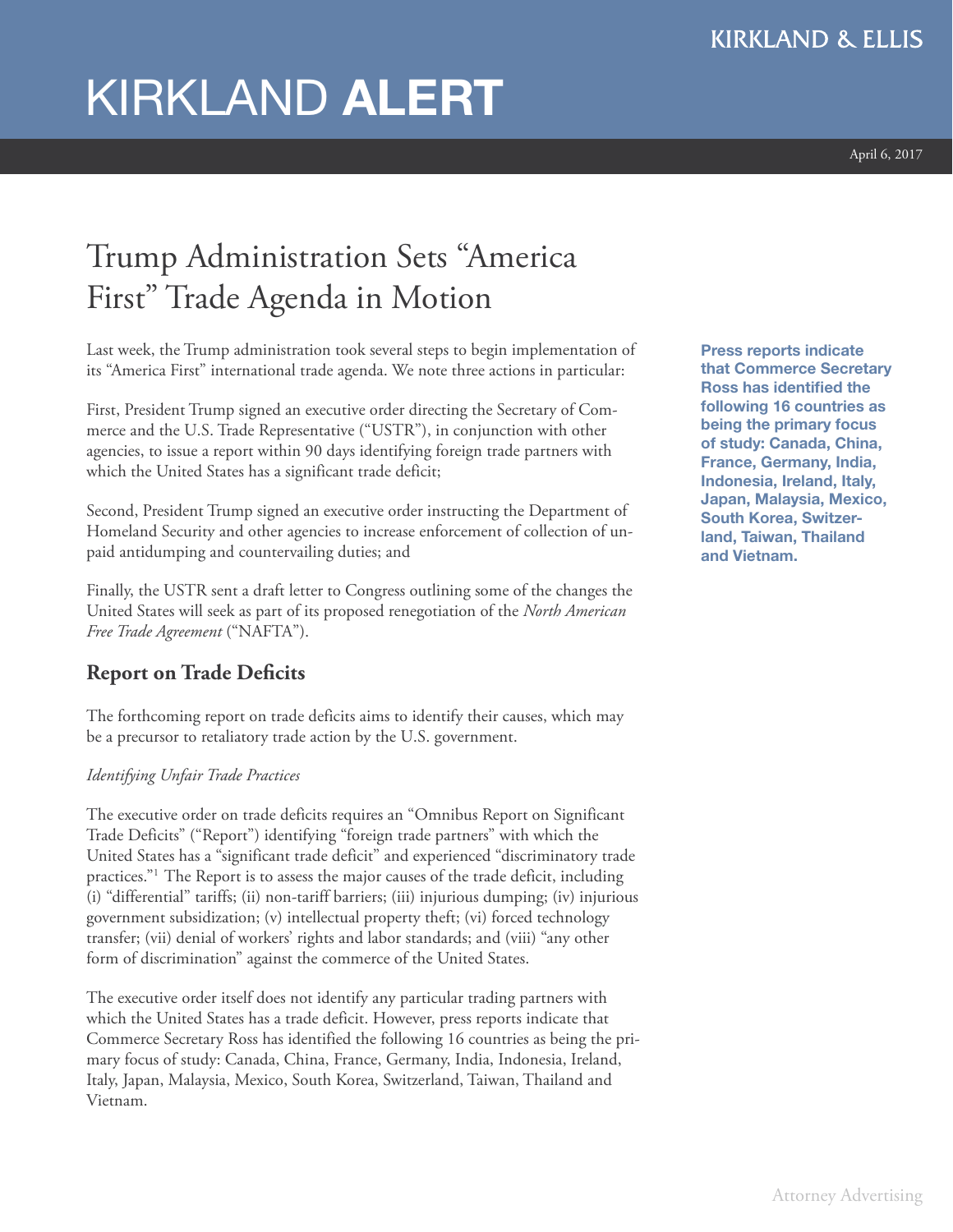#### *Deploying a Potent Trade Arsenal*

The President has broad authority to impose or increase import duties and put in place quotas and other restrictions with similar effect to counter foreign trade policies perceived to be unfair to the United States. The Report appears aimed at reaching the factual findings that establish a predicate for undertaking remedial measures. For example:

- The Report is to identify countries with which the United States has a "significant trade deficit." Section 122 of the Trade Act of 1974 authorizes the President to temporarily impose duty surcharges of up to 15% for 150 days on countries with which the United States has a large or persistent balance-of-payments deficit. 2
- The Report is to identify countries that are "unfairly discriminating in fact." Section 301 of the Trade Act of 1974 authorizes the President to increase tariffs on various products exported from a particular country found to have violated a trade agreement or to have trade practices that are discriminatory or unreasonable. <sup>3</sup> As discussed in our *Kirkland Alert* on the March 1, 2017 [National](http://www.kirkland.com/siteFiles/Publications/Trump_Administration_Releases_National_Trade_Policy_Agenda_for_2017.pdf) Trade Policy [Agenda,](http://www.kirkland.com/siteFiles/Publications/Trump_Administration_Releases_National_Trade_Policy_Agenda_for_2017.pdf) the Administration may seek to pursue such measures unilaterally even without first seeking recourse bilaterally, or multilaterally at the World Trade Organization ("WTO").
- The Report is to "identify imports and trade practices that may be impairing the national security of the United States." Under Section 232 of the Trade Expansion Act of 1962, the President has authority to impose duties on articles whose import is determined by the Commerce Department to pose a threat to national security. 4
- The Report is to "assess the effects of the trade relationship" on U.S. (i) "employment and wage growth" and (ii) "the production capacity and strength of the manufacturing and defense industrial bases." These criteria can form the basis for the imposition of antidumping and countervailing duties ("AD/CVD") on particular products from specified countries. 5

The Administration may use the Report's findings to formally launch trade actions or, at the very least, use the results to generate leverage in bilateral trade negotiations. The Executive Order was issued just one week before President Trump meets for the first time with China's President Xi Jinping, the foreign trading partner with which the United States has the largest trade deficit.

# **Increased Enforcement of Unpaid Import Duty Collection**

The executive order on collection and enforcement of AD/CVD duties and violations of trade and customs laws was issued on the basis that in recent years over \$2 billion in such duties has gone uncollected. <sup>6</sup> The order directs the Bureau of Customs and Border Protection ("CBP") and other relevant agencies to enhance exist**The Executive Order was issued just one week before President Trump meets for the first time with China's President Xi Jinping, the foreign trading partner with which the U.S. has the largest trade deficit.**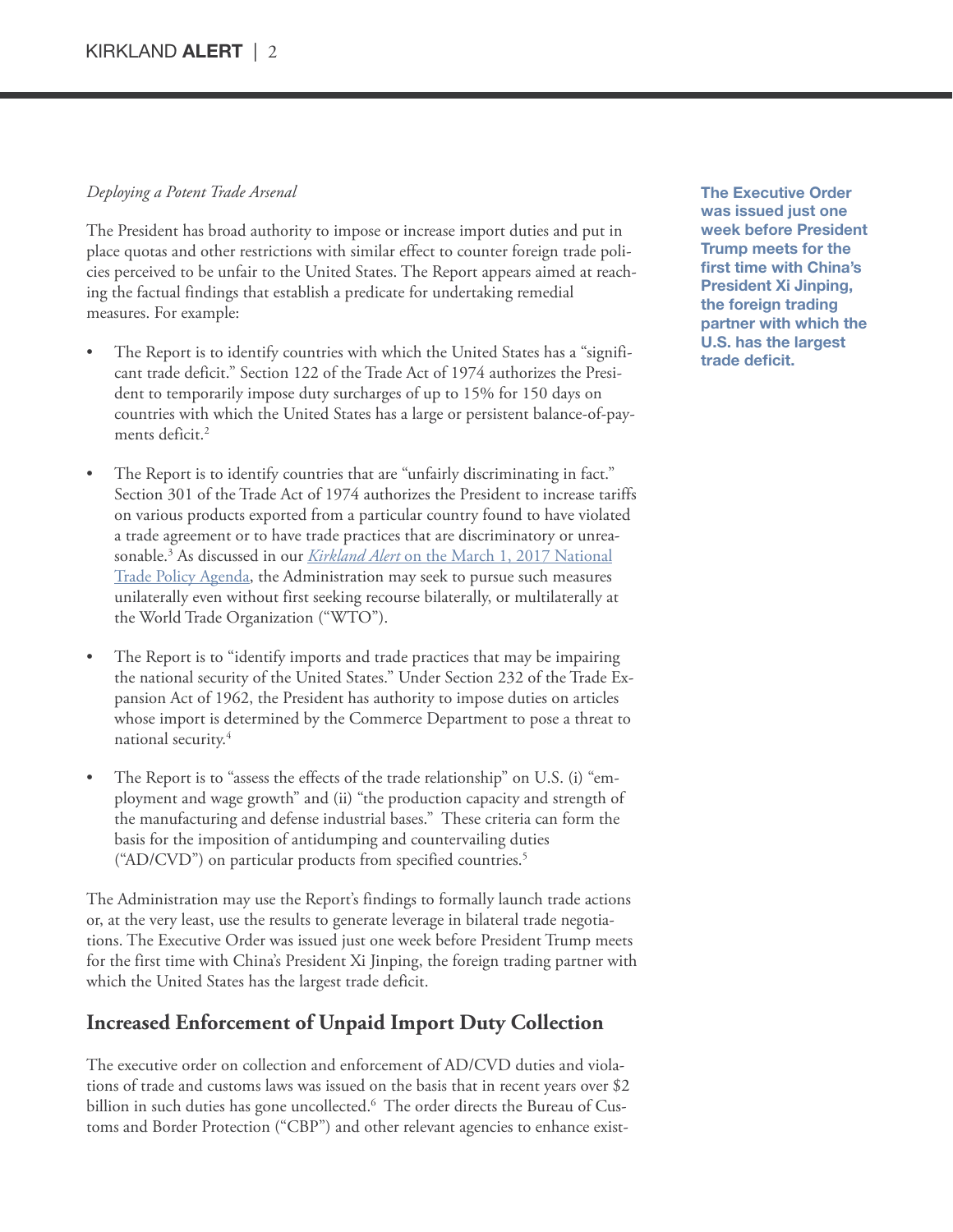ing mechanisms that foster payment of AD/CVD duties by requiring importers without a record of prior imports or with a record of not paying AD/CVD duties promptly, to post an increased bond or other form of security before they can enter merchandise into the United States.

The order also directs CBP to prepare a plan to counter violations of other trade and customs laws through new methods, and it directs the Attorney General to make customs and trade prosecution a "high priority." In addition, the order directs the U.S. government to share information regarding imported counterfeit products with U.S. intellectual property rights holders in order to help identify and deter such imports. This may result in increased litigation and prosecution of intellectual property infringement. Importers should expect increased enforcement, bearing in mind that these laws include criminal prosecution authority.

### **NAFTA Reconsidered**

The letter from USTR to the House Ways and Means Committee states that the President "intends to initiate negotiations" related to the NAFTA, in accordance with the statutory requirement that the President give Congress 90 days' notice before commencing any trade negotiations. <sup>7</sup> It offers detailed insight into the Administration's priorities and objectives with respect to renegotiating the NAFTA, including:

- Implementation of a renewed "safeguard" mechanism permitting revocation of preferential duty rates if import surges are a substantial cause of serious injury or threat of serious injury to U.S. industry;
- Adjustment to the rules of origin, arising from a concern that there is "circumvention" enabling goods from outside the NAFTA region to receive preferential duty rates;
- Elimination of the Agreement's AD/CVD dispute resolution mechanism, given a concern that those arbitral panels have not duly applied the applicable law and legal standards; and
- Pursuit of commitments by the parties to enforce labor and environmental laws, given a concern that not doing so distorts competitive advantage to the detriment of U.S. industry.

#### **Some Key Takeaways**

These developments seem to be the starting point of a broader effort to make fundamental changes in the management of U.S. international trade policy. As this broader effort takes shape, we would recommend that our clients and friends note the following in particular:

**The order also directs CBP to prepare a plan to counter violations of other trade and customs laws through new methods, and it directs the Attorney General to make customs and trade prosecution a "high priority."**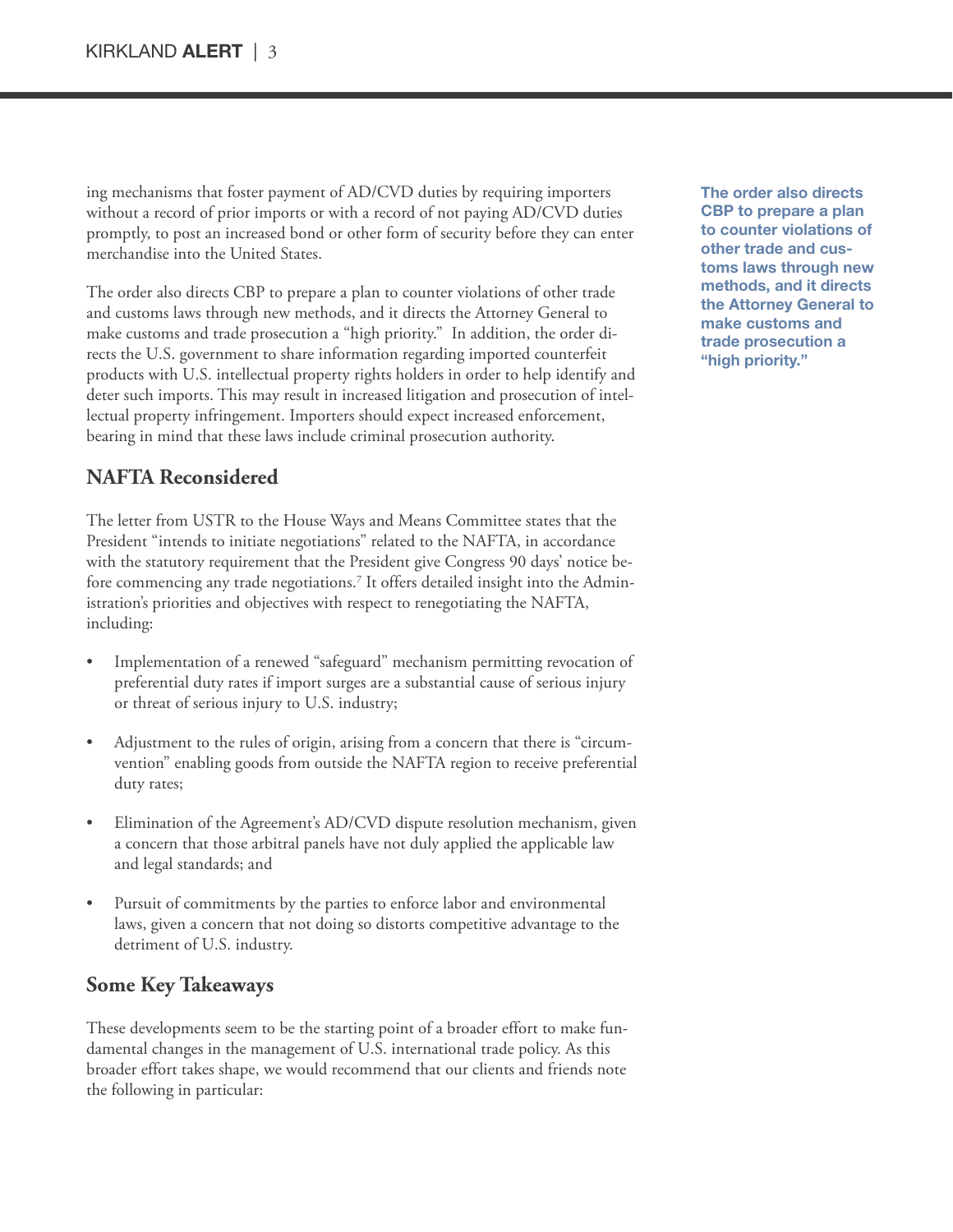- Companies engaged in import-export involving the United States market should pay attention to the findings of the upcoming trade deficits report, as it has the potential to lead to increased import duties or other similar trade restrictions.
- Commercial engagements with companies reliant on U.S. imports are increasingly vulnerable to higher duties, which increase operating costs and enforcement actions.
- The Trump Administration seems intent on seeking more flexibility to impose tariffs and to create trade rules for areas not previously addressed by the NAFTA.

\* \* \*

The United States, the EU and other countries scrutinize or regulate international business activities to advance priority national security, foreign policy and other objectives. If not addressed effectively, such governmental scrutiny or regulation can adversely impact business strategy and investment decisions, lead to significant individual and corporate civil and criminal penalties, and may even result in imprisonment for responsible persons.

Anchored in Washington, D.C., Kirkland & Ellis's [International](https://www.kirkland.com/sitecontent.cfm?contentID=218&itemID=816) Trade and National [Security](https://www.kirkland.com/sitecontent.cfm?contentID=218&itemID=816) Practice, in coordination with the Firm's global [offices](https://www.kirkland.com/sitecontent.cfm?contentID=233) and [related](https://www.kirkland.com/sitecontent.cfm?contentID=183) [practice](https://www.kirkland.com/sitecontent.cfm?contentID=183) areas, works closely with companies, investors and boards to mitigate and manage the legal and non-market risks associated with operating or investing across national borders.

If this publication was forwarded to you and you would like to receive similar future client alerts directly, please subscribe [here.](mailto: info@kirkland.com)

- <sup>2</sup> 19 U.S.C. § 2132.
- <sup>3</sup> 19 U.S.C. § 2411.
- 19 U.S.C. § 1862.
- <sup>5</sup> 19 U.S.C. § 1671 et seq.
- <sup>6</sup> *Establishing Enhanced Collection and Enforcement of Antidumping and [Countervailing](https://www.whitehouse.gov/the-press-office/2017/03/31/presidential-executive-order-establishing-enhanced-collection-and) Duties and [Violations](https://www.whitehouse.gov/the-press-office/2017/03/31/presidential-executive-order-establishing-enhanced-collection-and) of Trade and Customs Laws*, Mar. 31, 2017.
- Draft letter from Stephen Vaughn, Acting U.S. Trade [Representative,](http://www.kirkland.com/files/alerts/NAFTA_letter.pdf) to U.S. Senate/U.S. House of [Representatives.](http://www.kirkland.com/files/alerts/NAFTA_letter.pdf)

<sup>1</sup> *Omnibus Report on [Significant](https://www.whitehouse.gov/the-press-office/2017/03/31/presidential-executive-order-regarding-omnibus-report-significant-trade) Trade Deficits,* Mar. 31, 2017*.*